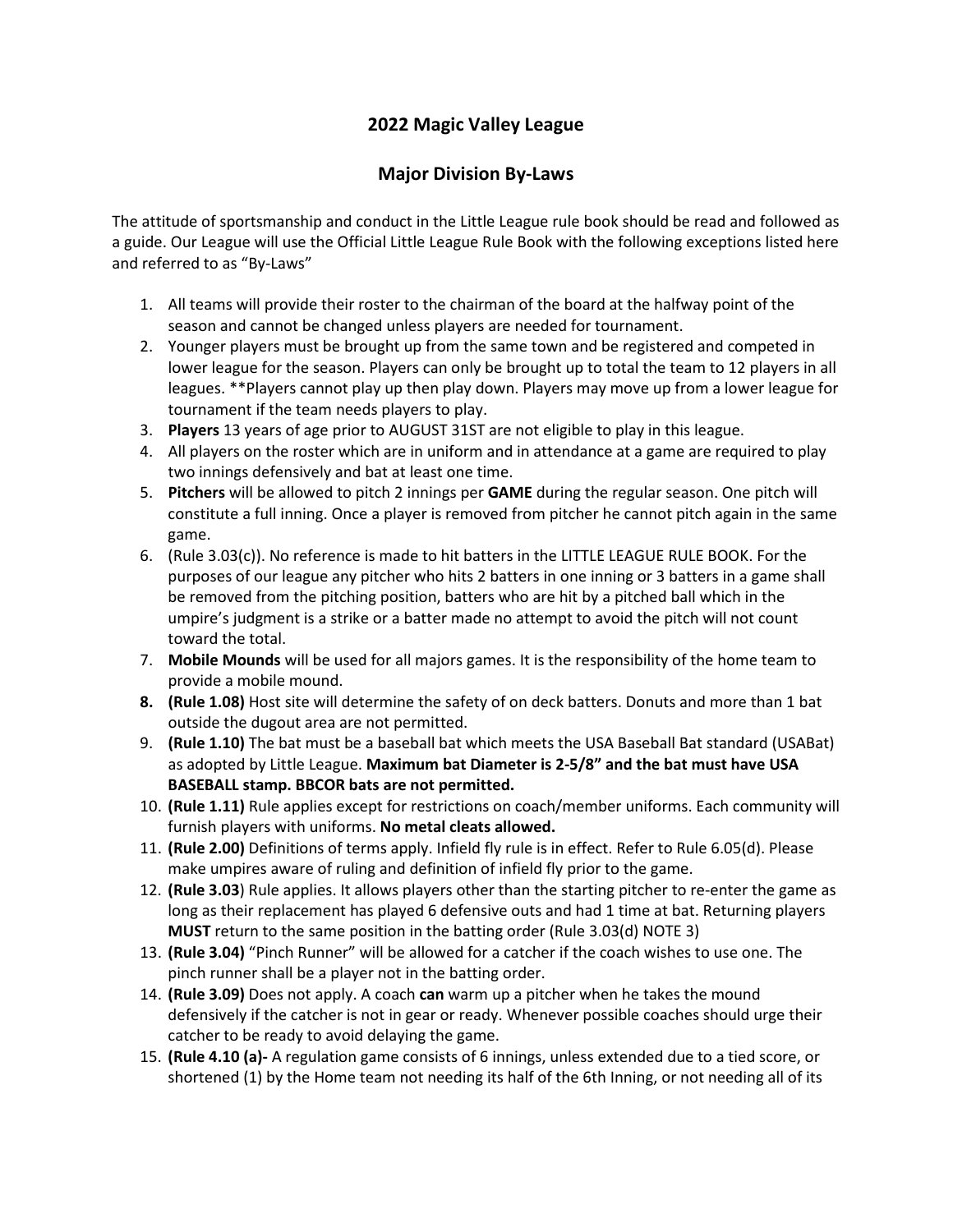half of the sixth inning or only a fraction of it; or (2) the game is called by the Umpire. THERE IS NO TIME LIMIT.

- 16. **(Rule 4.10 (b)-** If the score is tied after six completed innings, play shall continue until (1) the visiting team has scored more total runs than the home team at the end of a completed inning; or (2) the home team scores the winning run in an uncompleted inning. International rule does not apply to majors for extra innings.
- 17. **(Rule 4.10 (c)-** If a game is called, it is a regulation game: (1) If four innings have been completed.
- 18. **(Rule 4.10 (e))** Mercy Rule applies **15 after 3, 10 after 4**. If after 3 innings, 2 ½ if the home team is ahead, one team has a lead of 15 or more runs, the manager/coach of the team with the least runs shall concede the victory to the opponent. If after 4 innings,  $3\frac{1}{2}$  if the home team is ahead, one team has a lead of 10 or more runs, the manager/coach of the team with the least runs shall concede the victory to the opponent. If the visiting team has the lead the Home team must bat in its half of the inning. Any game shortened by the Mercy Rule will be considered a complete game.
- 19. **(Rule 4.16 & 4.17**) Ruling is as follows. A team may start a game without penalty, if only 8 of their roster players are present. If and when another player arrives, that player shall immediately be placed in the lineup and added to the batting order as the ninth place hitter. No team shall start a game with fewer than 8 players but if an injury occurs the game shall continue and no penalty shall be enforced. A team which does not have a minimum of 8 players will be allowed up to 15 minutes after the scheduled start to either field 8 roster players or forfeit the game. If a team has 8 players present the game must start promptly at the scheduled time unless previously agreed to by both coaches.
- 20. **(Rule 6.05(b) Option)** Local League may adopt the rule: A batter is out when the third strike is **caught or not caught** by the catcher. **NO DROPPED 3RD STRIKE SHALL ADVANCE**
- 21. **(Rule 7.08(c))** Any runner is out when the runner does not slide or attempt to get around a fielder who has the ball and is waiting to make a tag.
- 22. **(Rule 7.13)** Rule applies, please read this rule carefully as it addresses leaving the base too early by a runner. Addition to the rule is as follows: **No runner is allowed to advance from third to home by benefit of a direct steal.** Players may "jockey" from any base in the attempt to draw a throw from the pitcher. If the pitcher or any defensive player makes a play on the runner (running at him with the ball or throwing in the attempt of pick-off) the runner can advance from any base at his own risk of being safe or put out and may continue to do so as long as the ball is in play. If a defensive player makes no such attempt at a "jockeying" player, the player must be back on base prior to the pitcher delivering the ball and stay there until the ball has reached the batter in accordance with rule 7.13. The only way a player can advance from third base to home is by benefit of a hit, walk, continuing advancement during a live ball, attempt of a pitcher or other defensive player at a put-out as earlier described, an overthrow or errant throw by the catcher to the pitcher or other defensive player or an errant pitch that gets past the catcher. **Stealing home is not permitted if a team has a 10 run lead.** Please make umpires aware of the dead ball area around the mound and when a live ball turns a dead ball once clearly in the pitcher's possession within 10ft of the pitching rubber.
- 23. **(Rule 8.05**) No balks will be called and the hidden ball trick is not allowed. If in the umpire's judgment the pitcher has made (e) an illegal pitch, (h) is unnecessarily delaying the game, or (j) intentionally drops the ball, a penalty of one ball in the batter's count will be counted instead of a balk.